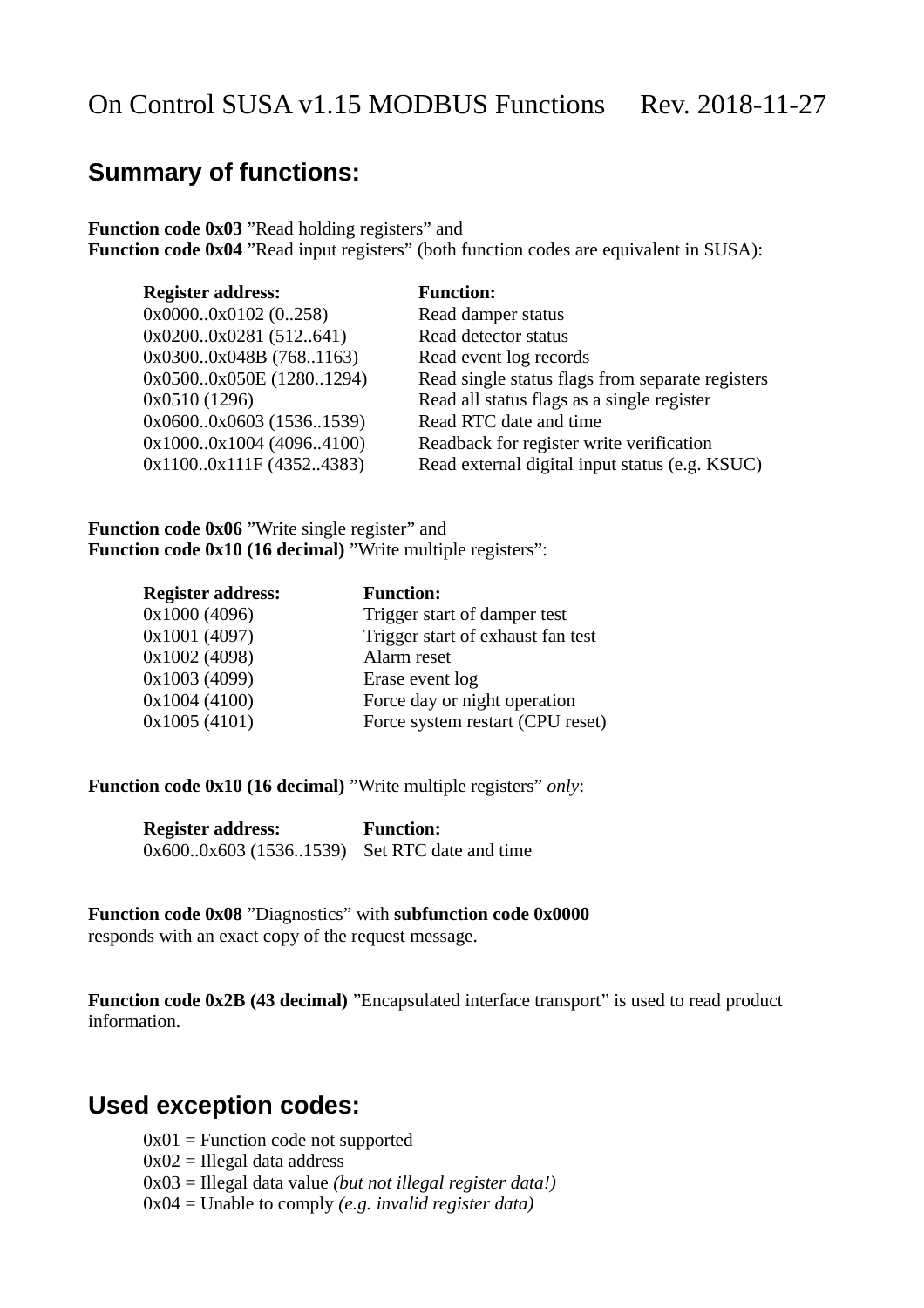## **Register data mapping**

### **Read damper status**

Function code: 0x03 or 0x04

Register adress range: 0x0000..0x0102 (0..258) where

0x0000..0x0002 are local dampers 1..3 and 0x0003..0x0102 are external dampers 1..256

#### **Register bit mapping:**

| Bit 15 (MSBit): | Always 0                                                             |
|-----------------|----------------------------------------------------------------------|
| Bit 14:         | Always 0                                                             |
| <b>Bit 13:</b>  | Always 0                                                             |
| Bit 12:         | Always 0                                                             |
| <b>Bit 11:</b>  | Always 0                                                             |
| <b>Bit 10:</b>  | Always 0                                                             |
| <b>Bit 9:</b>   | Always 0                                                             |
| <b>Bit 8:</b>   | Always 0                                                             |
| <b>Bit 7:</b>   | $1 =$ Damper is busy with travel or damper test                      |
| <b>Bit 6:</b>   | Always 0, reserved for forced day operation request from damper      |
| <b>Bit 5:</b>   | $1 =$ Damper failed to reach OFF position in last damper test        |
| <b>Bit 4:</b>   | $1 =$ Damper failed to reach ON position in last damper test         |
| <b>Bit 3:</b>   | $1 =$ Damper is currently not in expected OFF position (error)       |
| <b>Bit 2:</b>   | $1 =$ Damper is currently not in expected ON position (error)        |
| <b>Bit 1:</b>   | $1 =$ Damper is currently in full OFF position (realtime monitoring) |
| Bit 0 (LSBbit): | $1 =$ Damper is currently in full ON position (realtime monitoring)  |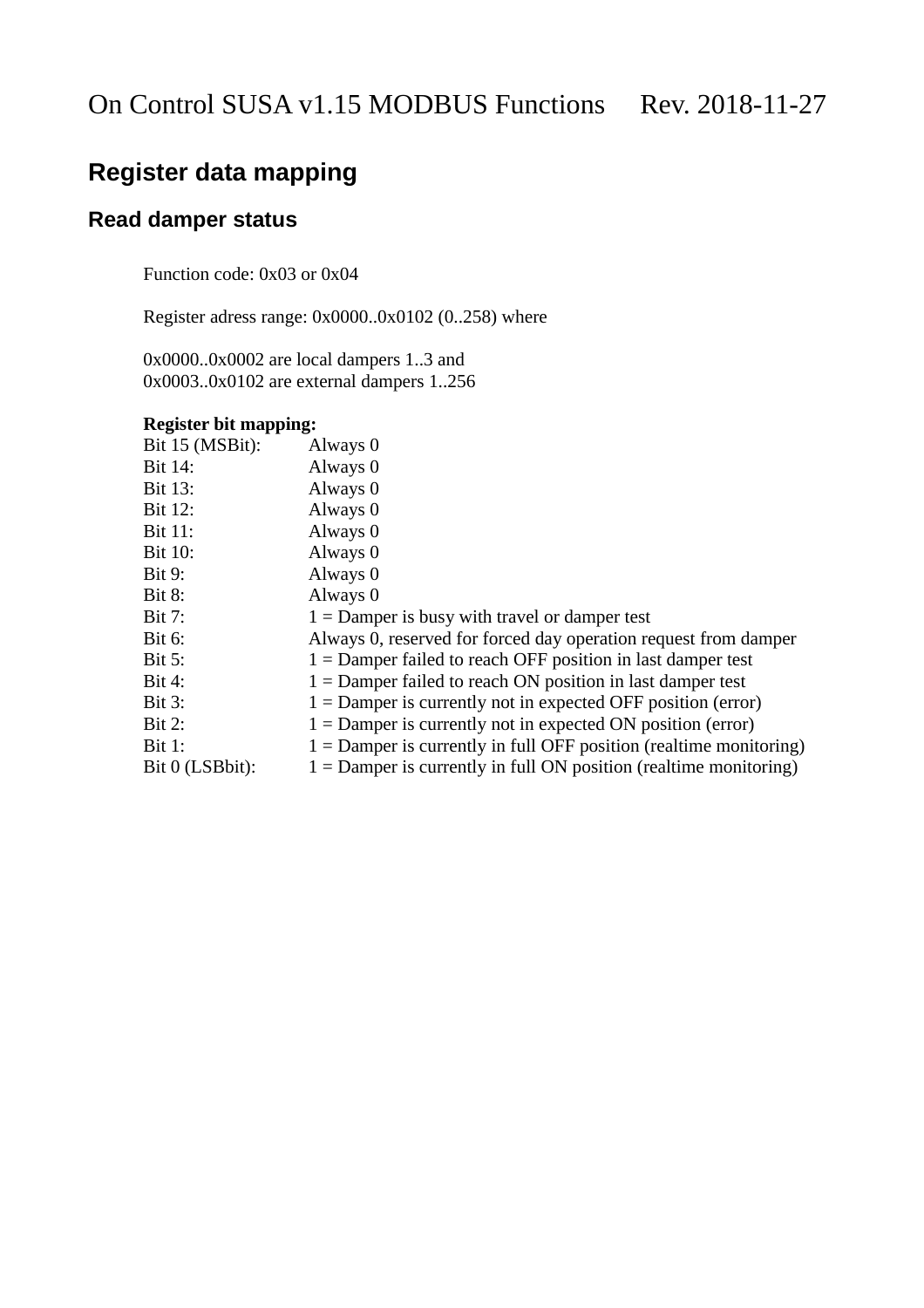### **Read detector status**

Function code: 0x03 or 0x04

Register adress range: 0x0200..0x0281 (512..641) where

0x0200..0x0201 are local detectors 1..2 and 0x0202..0x0281 are external detectors 1..128

#### **Register bit mapping:**

| Bit 15 (MSBit): | MSBit of detector current                                               |
|-----------------|-------------------------------------------------------------------------|
| Bit 14:         |                                                                         |
| <b>Bit 13:</b>  | (Current format: 8-bit unsigned)                                        |
| Bit 12:         | (Current unit: Milliamperes)                                            |
| <b>Bit 11:</b>  |                                                                         |
| <b>Bit 10:</b>  |                                                                         |
| <b>Bit 9:</b>   |                                                                         |
| <b>Bit 8:</b>   | LSBit of detector current                                               |
| <b>Bit 7:</b>   | Always 0                                                                |
| <b>Bit 6:</b>   | Always 0                                                                |
| <b>Bit 5:</b>   | Always 0                                                                |
| <b>Bit 4:</b>   | Always 0                                                                |
| <b>Bit 3:</b>   | Always 0                                                                |
| <b>Bit 2:</b>   | $1 =$ Detector service request (excessive idle current for a long time) |
| <b>Bit 1:</b>   | $1 =$ Detector failure (no current at all or current too low)           |
| Bit 0 (LSBit):  | $1 =$ Fire alarm                                                        |
|                 |                                                                         |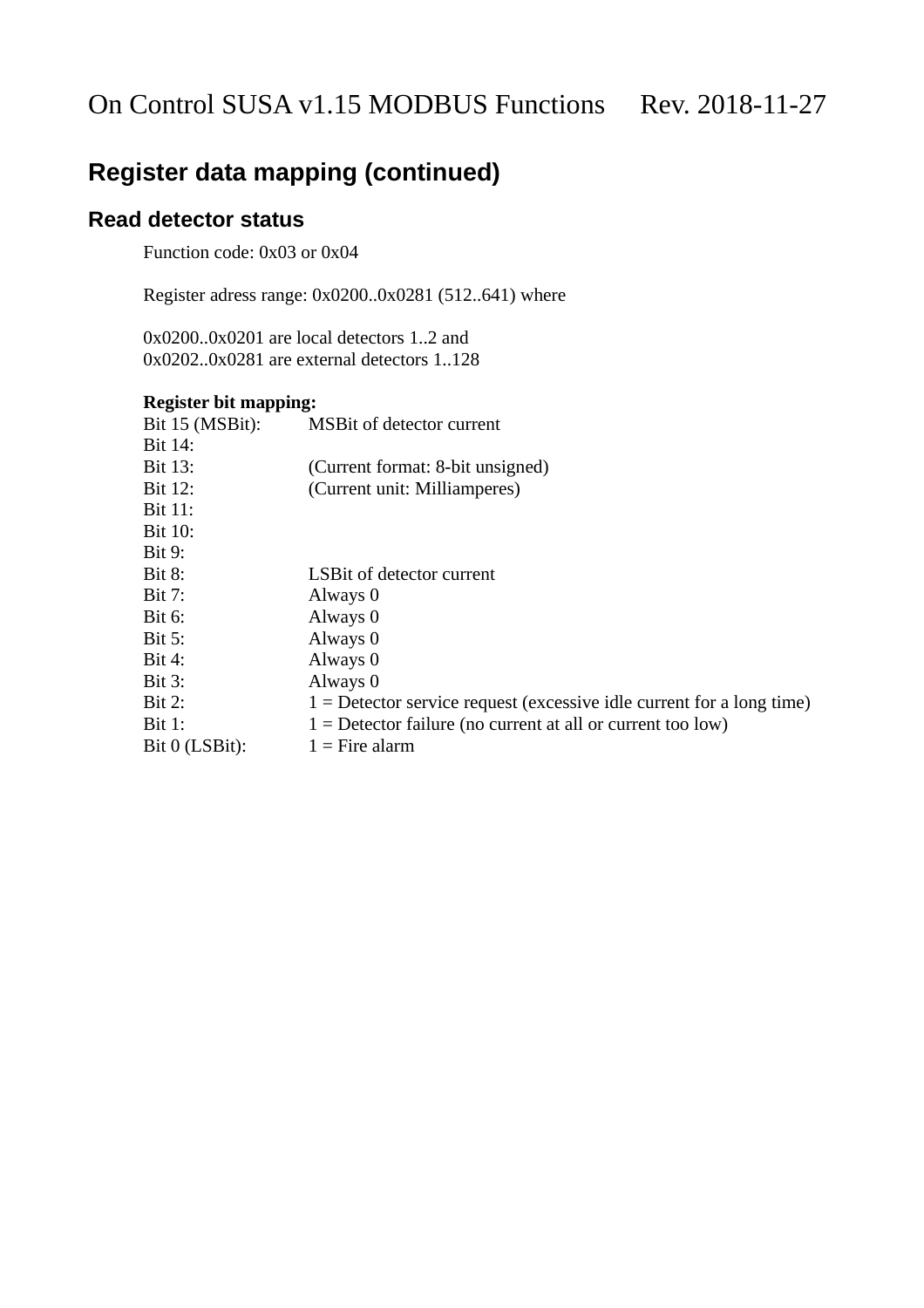### **Read event log**

Function code: 0x03 or 0x04

Register adress range: 0x0300..0x048B (768..1163) where 0x0300 corresponds to the oldest log record.

The log can contain up to 99 records (logged events). The log is circular i.e. a new event will overwrite the oldest record if the log is full.

Empty log records are returned with all 8 bytes cleared (0x00). This can be used by the Modbus master to detect end-of-log when the log is not full. The record is empty if the month (or day) byte  $= 0x00$ .

#### *Special requirements:*

- 1. The starting adress *must* be a multiple of 4 e.g. 0x0300, 0x0304, 0x0308 etc.
- 2. The register count *must* also be a multiple of 4 e.g. 0x0004, 0x0008, 0x000C etc.

#### **Data mapping of each 4-register log record block:**

Register\_0\_MsByte = Timestamp year, 0..99 (decimal) Register\_0\_LsByte = Timestamp month, 1..12 (decimal) Register  $1$  MsByte = Timestamp day, 1..31 (decimal) Register\_1\_LsByte = Timestamp hour, 0..23 (decimal) Register 2  $MsByte = Timestamp minute, 0.59 (decimal)$ Register\_2\_LsByte = Source identifier, see below Register\_3\_MsByte = Event identifier, see below Register  $3$  LsByte = Parameter, see below

*All values are unsigned 8-bit binary (not BCD).*

#### **Source identifiers:**

- $0 =$  Local dampers
- $1 =$ Local detectors
- 2 = External dampers
- $3$  = External detectors
- 4 = Bus communication
- $5 =$  System

#### **Event identifiers:**

If source identifier  $= 0$  (local) or 2 (external) dampers:

- $0 =$  Damper (P+1) failed to reach OFF position in damper test
- $1 =$  Damper (P+1) failed to reach ON position in damper test
- $2 =$  Damper (P+1) failed to reach both OFF and ON position in damper test
- $3 =$  Damper (P+1) not in expected OFF position during normal operation
- $4 =$  Damper (P+1) not in expected ON position during normal operation

 $5 =$  Damper (P+1) appeared to be in both OFF and ON positions simultaneously *Where P is the Parameter byte, for example Parameter=6 means damper number 7.*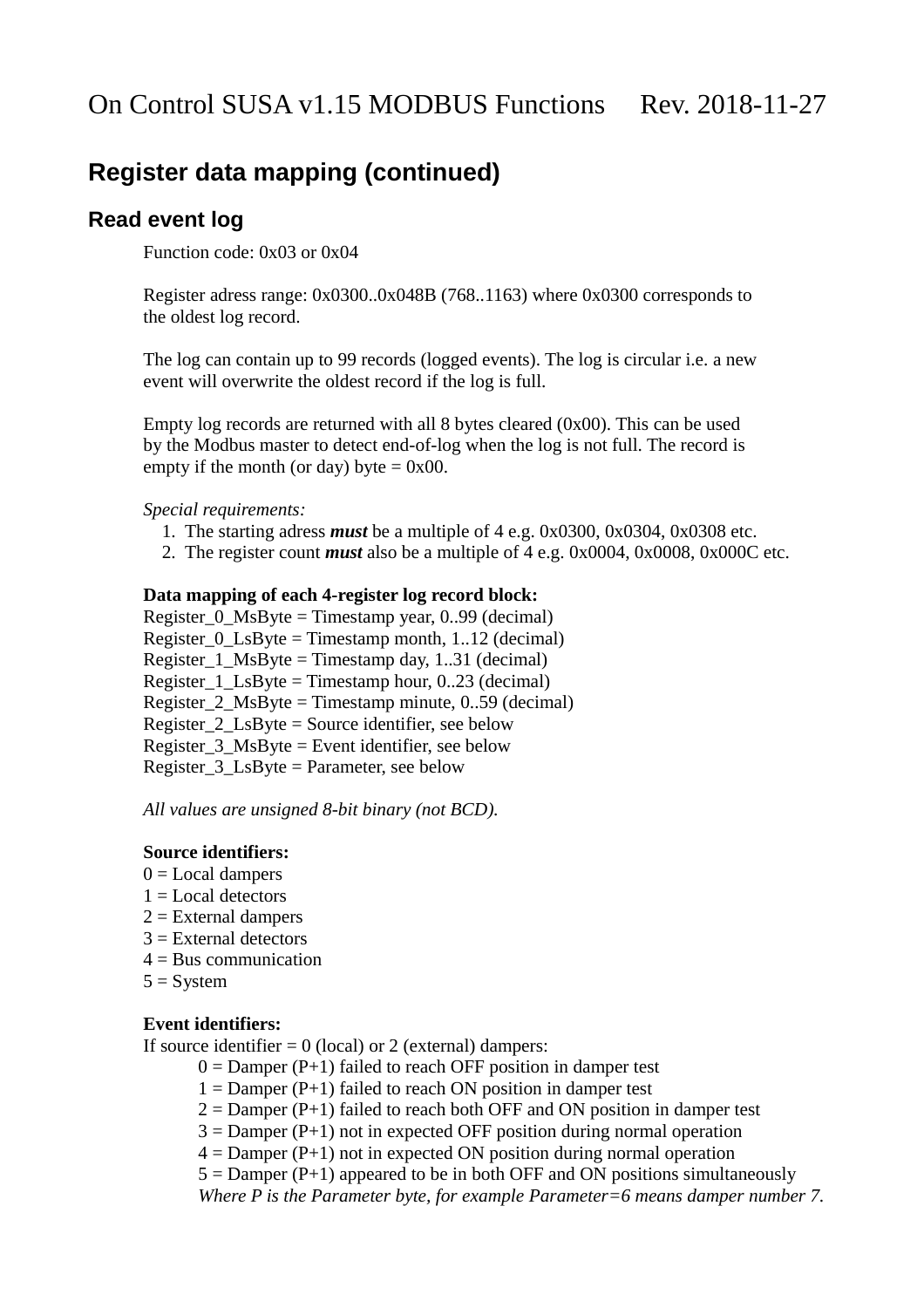### **Read event log (continued)**

#### **Event identifiers (continued):**

If source identifier  $= 1$  (local) or 3 (external) detectors:

 $0 =$  Detector (P+1) fire alarm

 $1 =$  Detector (P+1) failure

 $2 =$  Detector (P+1) servide request

*Where P is the Parameter byte, for example Parameter=6 means detector number 7.*

If source identifier  $= 4$ , bus communication:

 $0 =$  Slave (P) communication error e.g. response timeout or bad data Where P is the Parameter byte containing slave address, 0..31.

#### If source identifier = 5, system:

- $0 =$  External fire alarm input activated
- 1 = RTC backup battery is low and should be replaced
- 2 = RTC has stopped
- 3 = RTC has been set by the user via the LCD menu system
- 4 = RTC data error detected, the RTC must be set again for correct operation
- 5 = System started (cold start from CPU reset)
- $6 =$  User logged in to the LCD menu system
- 7 = Damper test completed successfully
- 8 = Damper test failed
- 9 = Exhaust fan test completed successfully
- 10 = Exhaust fan test failed due to lack of pressure rise
- $11 =$  Exhaust fan test inhibited due to stuck damper
- 12 = Reserved code for forced damper opening (not used)
- 13 = External AUX input fire alarm activated for FG2

*The Parameter byte is currently not used for system loggings (always 0x00).*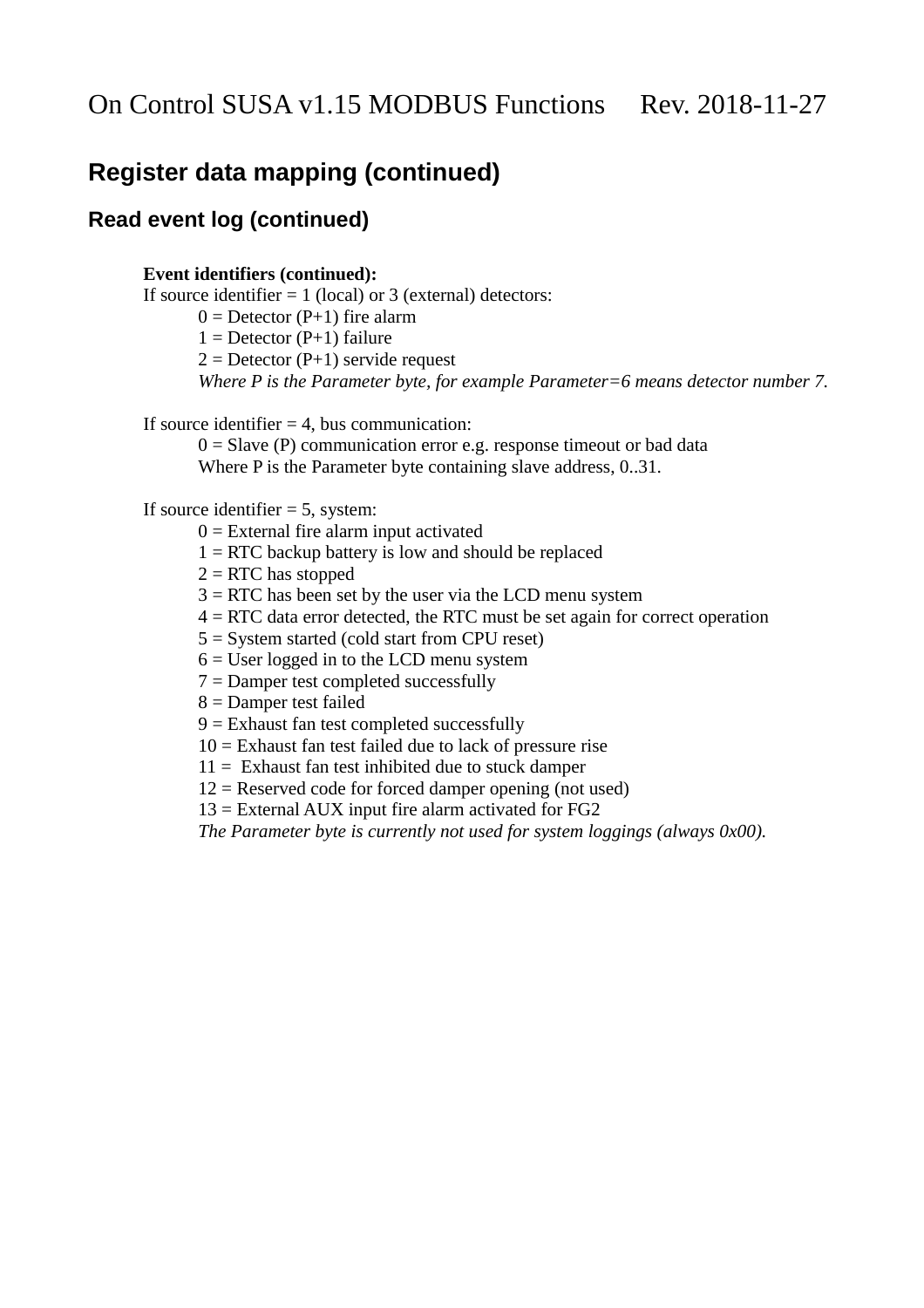### **Read single status flags from separate registers**

Function code: 0x03 or 0x04

Register adress range: 0x0500..0x050E (1280..1294)

Possible register values: 0x0001 if the flag is active, else 0x0000

| <b>Register</b> |                                                                |
|-----------------|----------------------------------------------------------------|
| adress:         | Flag:                                                          |
| 0x0500:         | Fire alarm relay ouput is activated                            |
| 0x0501:         | Fault alarm relay ouput is activated                           |
| 0x0502:         | Fan 1 relay ouput is activated                                 |
| 0x0503:         | Fan 2 relay ouput is activated                                 |
| 0x0504:         | Hardware nighttime input is activated                          |
| 0x0505:         | Hardware external fire alarm input is activated                |
| 0x0506:         | Hardware pressure sensor input is activated                    |
| 0x0507:         | Hardware auxilliary input (AUX) is activated                   |
| 0x0508:         | Communication error on damper bus (latching)                   |
| 0x0509:         | Exhaust fan test is in progress in FG1 (function group 1)      |
| $0x050A$ :      | Exhaust fan test is in progress in FG2 (function group 2)      |
| $0x050B$ :      | Damper test is in progress in FG1 (function group 1)           |
| $0x050C$ :      | Damper test is in progress in FG2 (function group 2)           |
| $0x050D$ :      | Exhaust fan test pending but still blocked by active AUX input |
| $0x050E$ :      | Damper test pending but still blocked by active AUX input      |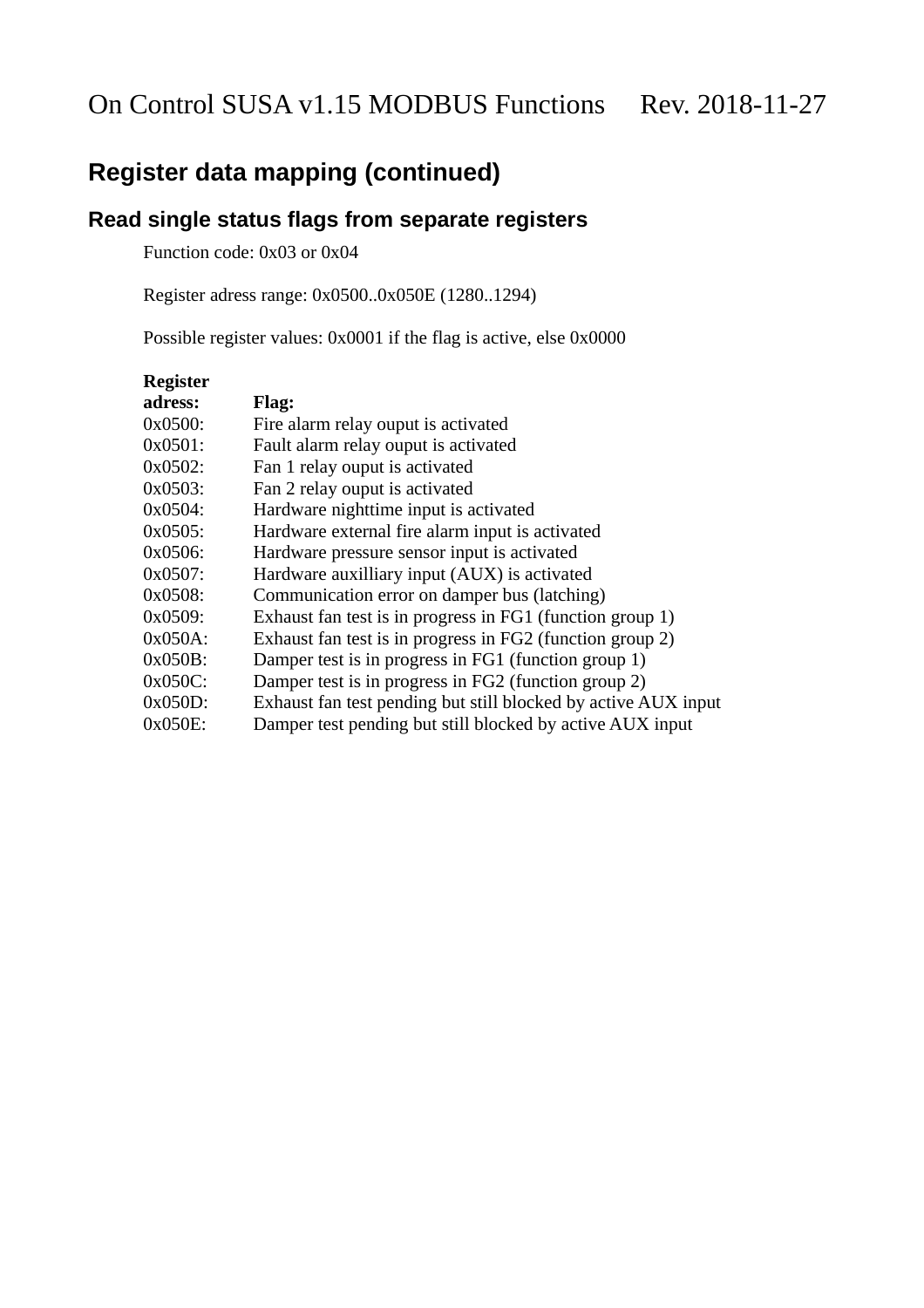## **Read all status flags as a single register**

Function code: 0x03 or 0x04

Register adress: 0x0510 (1296)

| <b>Register bit:</b> | Flag:                                                                |
|----------------------|----------------------------------------------------------------------|
| Bit 15 (MSBit):      | Always 0                                                             |
| Bit 14:              | $1 =$ Damper test pending but still blocked by active AUX input      |
| Bit 13:              | $1 =$ Exhaust fan test pending but still blocked by active AUX input |
| Bit 12:              | $1 =$ Damper test is in progress in FG2 (function group 2)           |
| <b>Bit 11:</b>       | $1 =$ Damper test is in progress in FG1 (function group 1)           |
| <b>Bit 10:</b>       | $1 =$ Exhaust fan test is in progress in FG2 (function group 2)      |
| <b>Bit 9:</b>        | $1 =$ Exhaust fan test is in progress in FG1 (function group 1)      |
| <b>Bit 8:</b>        | $1 =$ Communication error on damper bus (latching)                   |
| <b>Bit 7:</b>        | $1 =$ Hardware auxilliary input (AUX) is activated                   |
| <b>Bit 6:</b>        | $1 =$ Hardware pressure sensor input is activated                    |
| <b>Bit 5:</b>        | $1 =$ Hardware external fire alarm input is activated                |
| <b>Bit 4:</b>        | $1 =$ Hardware nighttime input is activated                          |
| <b>Bit 3:</b>        | $1 =$ Fan 2 relay ouput is activated                                 |
| <b>Bit 2:</b>        | $1 =$ Fan 1 relay ouput is activated                                 |
| <b>Bit 1:</b>        | $1 =$ Fault alarm relay ouput is activated                           |
| Bit 0 (LSBbit):      | $1 =$ Fire alarm relay ouput is activated                            |
|                      |                                                                      |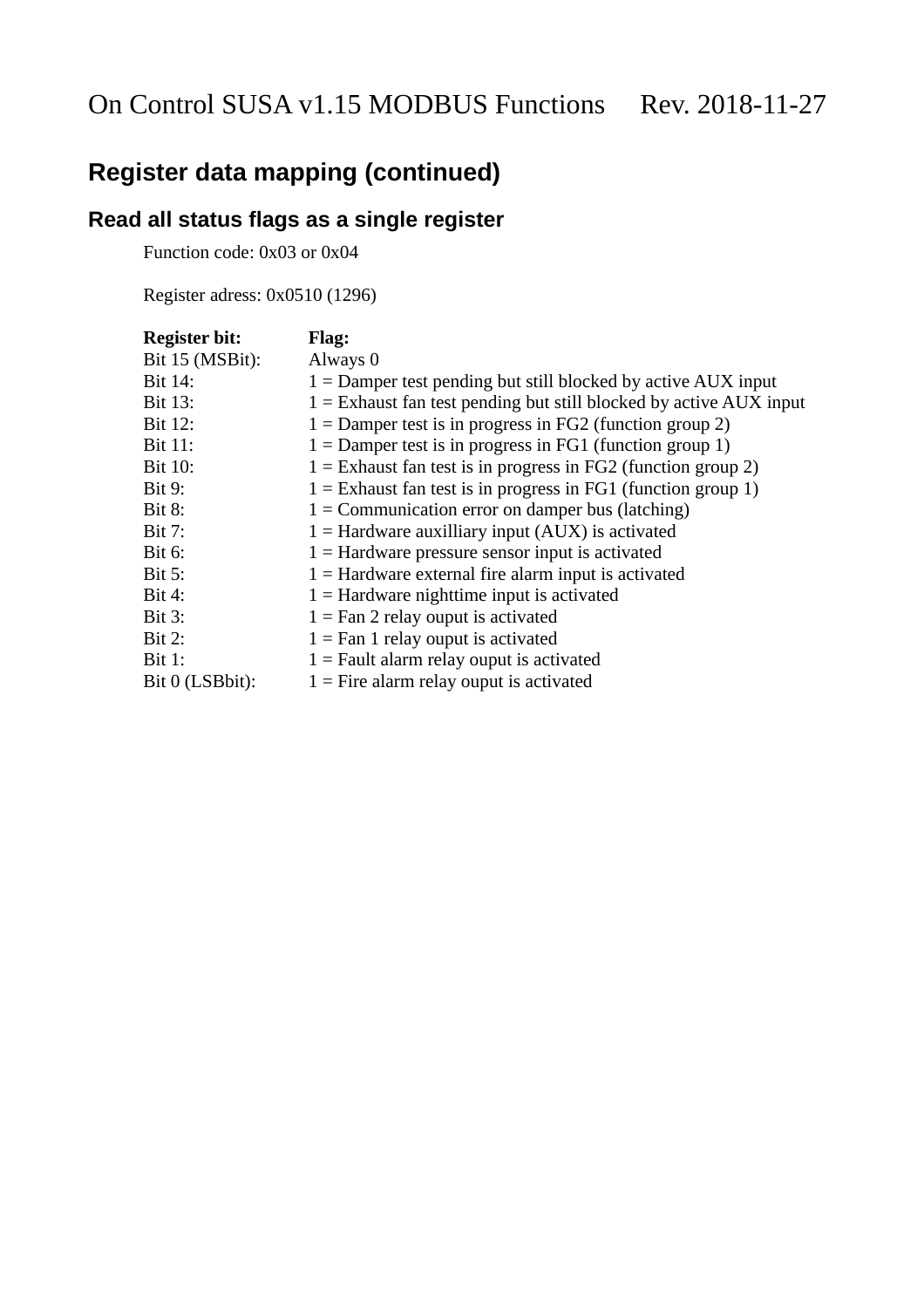### **Readback of writable registers for verification**

Function code: 0x03 or 0x04

Register adress range: 0x1000..0x1004 (4096..4101)

| Register |                                                                          |
|----------|--------------------------------------------------------------------------|
| adress:  | Data:                                                                    |
| 0x1000:  | $0x0001$ = Damper test in progress or pending (Note 1)                   |
| 0x1001:  | $0x0001$ = Exhaust fan test in progress or pending (Note 1)              |
| 0x1002:  | $0x0001$ = An alarm reset was recently written to this register (Note 2) |
| 0x1003:  | $0x0001$ = The event log is empty (Note 3)                               |
| 0x1004:  | $0x00000x0002$ = The last data written to this address                   |

#### *Note 1:*

These bits indicate that a damper test or exhaust fan test is either already in progress or is pending i.e. waiting to start as soon as the test blocking signal on the hardware AUX input disappears. The registers will be cleared to 0x0000 as soon as the corresponding test is finished. The main purpose of these registers is to provide a feedback to verify that writes to the registers were successful.

#### *Note 2:*

Alarm reset is a transient event, not a "setting". After a successful write of 0x0001 to this register, it will return 0x0001 for 30 seconds after the write and then fall back to 0x0000.

#### *Note 3:*

A read from this register returns the "log empty" status regardless if the last write to this register was successful or not.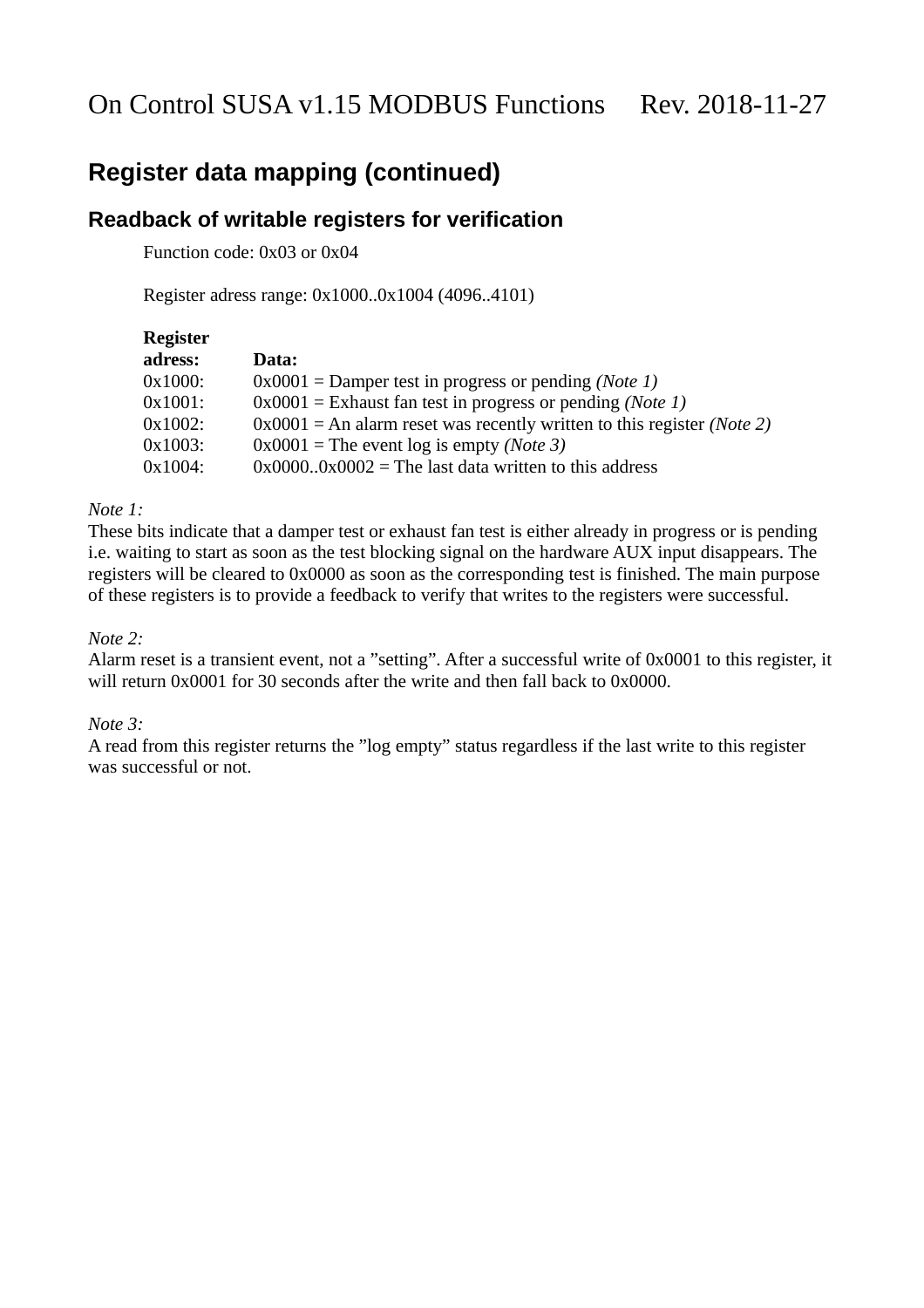### **Read external digital input status (e.g. KSUC inputs)**

Function code: 0x03 or 0x04

...

Register adress range: 0x1100..0x111F (4352..4383) where

Bits 0..15 at 0x1100 corresponds to external digital inputs 0..15

Bits 0..15 at 0x111F corresponds to external digital inputs 496..511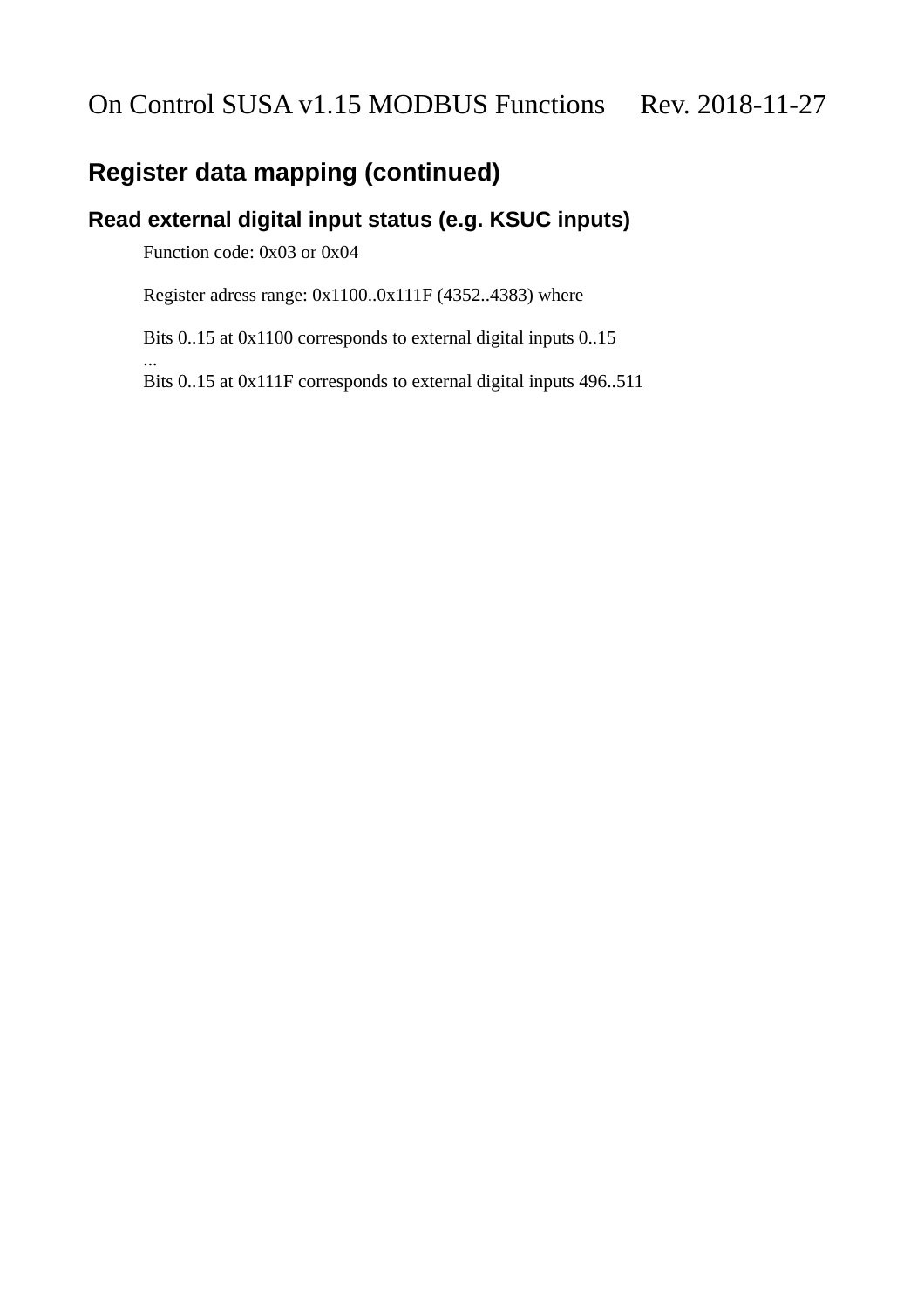### **Read RTC date and time**

Function code: 0x03 or 0x04

Register adress range: 0x0600..0x0603 (1536..1539)

*Special requirements:*

- 1. The starting adress *must* be 0x0300
- 2. The register count *must* be 0x0004

#### **Data mapping of the 4-register block:**

Register\_0\_MsByte = Year MSByte, year = 2015..4095 (decimal) Register\_0\_LsByte = Year LSByte Register  $1$  MsByte = Month, 1..12 (decimal) Register\_1\_LsByte = Day,  $1..31$  (decimal) Register\_2\_MsByte = Hour, 0..23 (decimal) Register  $2$  LsByte = Minute, 0..59 (decimal) Register  $3$  MsByte = Second, 0..59 (decimal) Register  $3$  LsByte = Day of week, 0..6, 0 = Sunday, 1 = Monday etc.

*All values are unsigned binary (not BCD). Year is a 16-bit binary value, all other values are 8-bit binary.*

### **Set RTC date and time**

Function code: 0x10 (16 decimal)

Register adress range: 0x0600..0x0603 (1536..1539)

*Special requirements:*

- 1. The starting adress *must* be 0x0300
- 2. The register count *must* be 0x0004

#### **Data mapping of the 4-register block:**

Register\_0\_MsByte = Year MSByte, year = 2015..4095 (decimal) Register\_0\_LsByte = Year LSByte Register  $1$  MsByte = Month, 1..12 (decimal) Register  $1$  LsByte = Day, 1..31 Register\_2\_MsByte = Hour, 0..23 (decimal) Register\_2\_LsByte = Minute, 0..59 (decimal) Register\_3\_MsByte = Second, 0..59 (decimal) Register\_3\_LsByte = Ignored (day-of-week is computed internally)

*All values are unsigned binary (not BCD). Year is a 16-bit binary value, all other values are 8-bit binary.*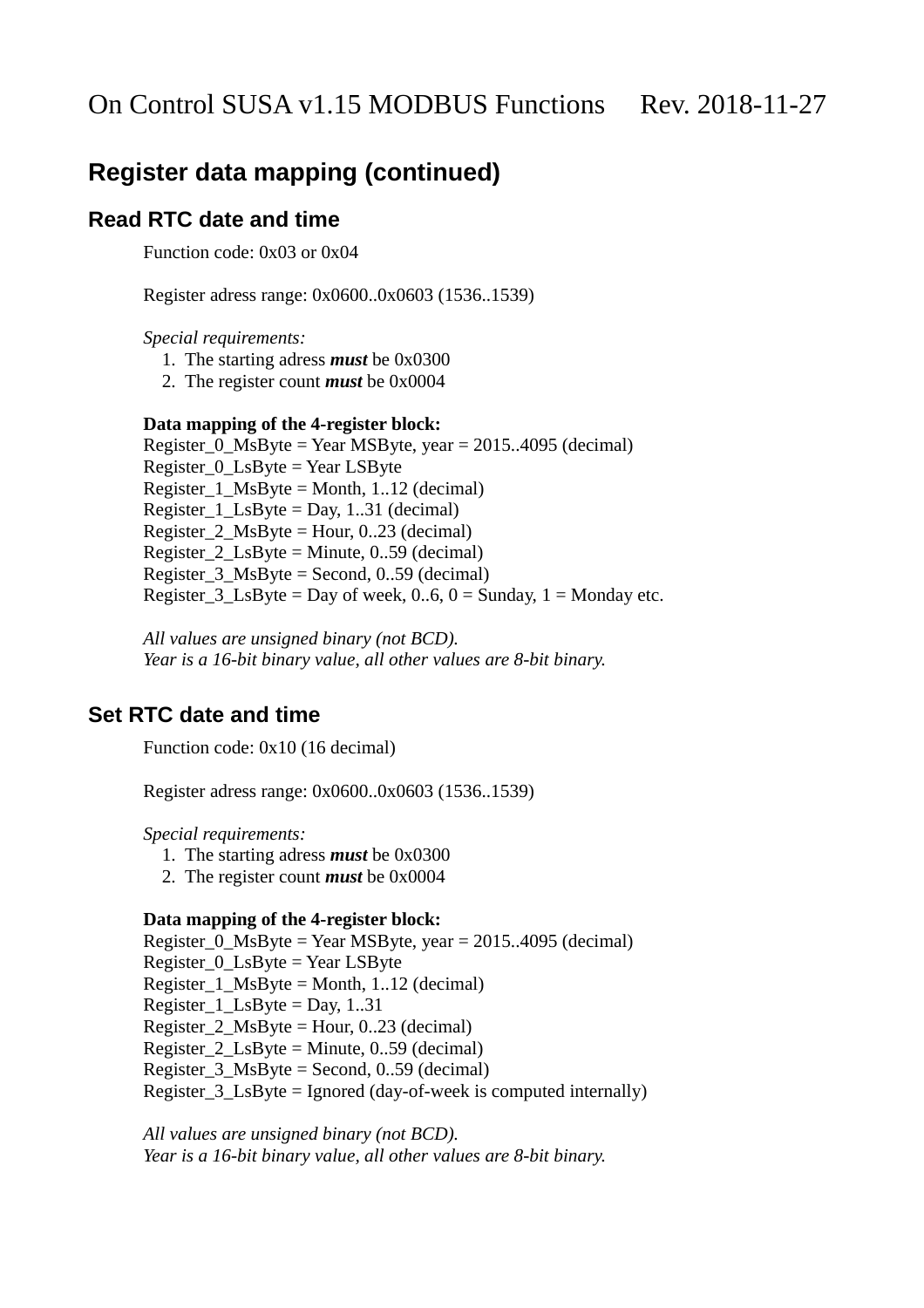### **Write triggers and day/night control**

Function code: 0x06 or 0x10 (16 decimal)

Register adress range: 0x1000..0x1005 (4096..4101)

| <b>Register address:</b> | <b>Function:</b>                                            |
|--------------------------|-------------------------------------------------------------|
| $0x1000(4096)$ :         | Write 0x0001 to trigger start of damper test                |
| $0x1001(4097)$ :         | Write 0x0001 to trigger start of exhaust fan test           |
| $0x1002$ (4098):         | Write 0x0001 to reset alarms                                |
| 0x1003 (4099):           | Write 0x0001 to erase the event log                         |
| $0x1004(4100)$ :         | Force day or night operation:                               |
|                          | Write 0x0000 for local day/night control via hardware input |
|                          | Write 0x0001 to force night operation                       |
|                          | Write 0x0002 to force day operation                         |
| $0x1005(4101)$ :         | Write 0x2BAD to trigger a total system restart (CPU reset)  |

*Note: If function code 0x10 is used to write two or more of theses registers and address or register data error(s) occur with some of the register(s), the returned exception code will be that of the last failing register write i.e. some register writes may execute successfully while other writes fail.*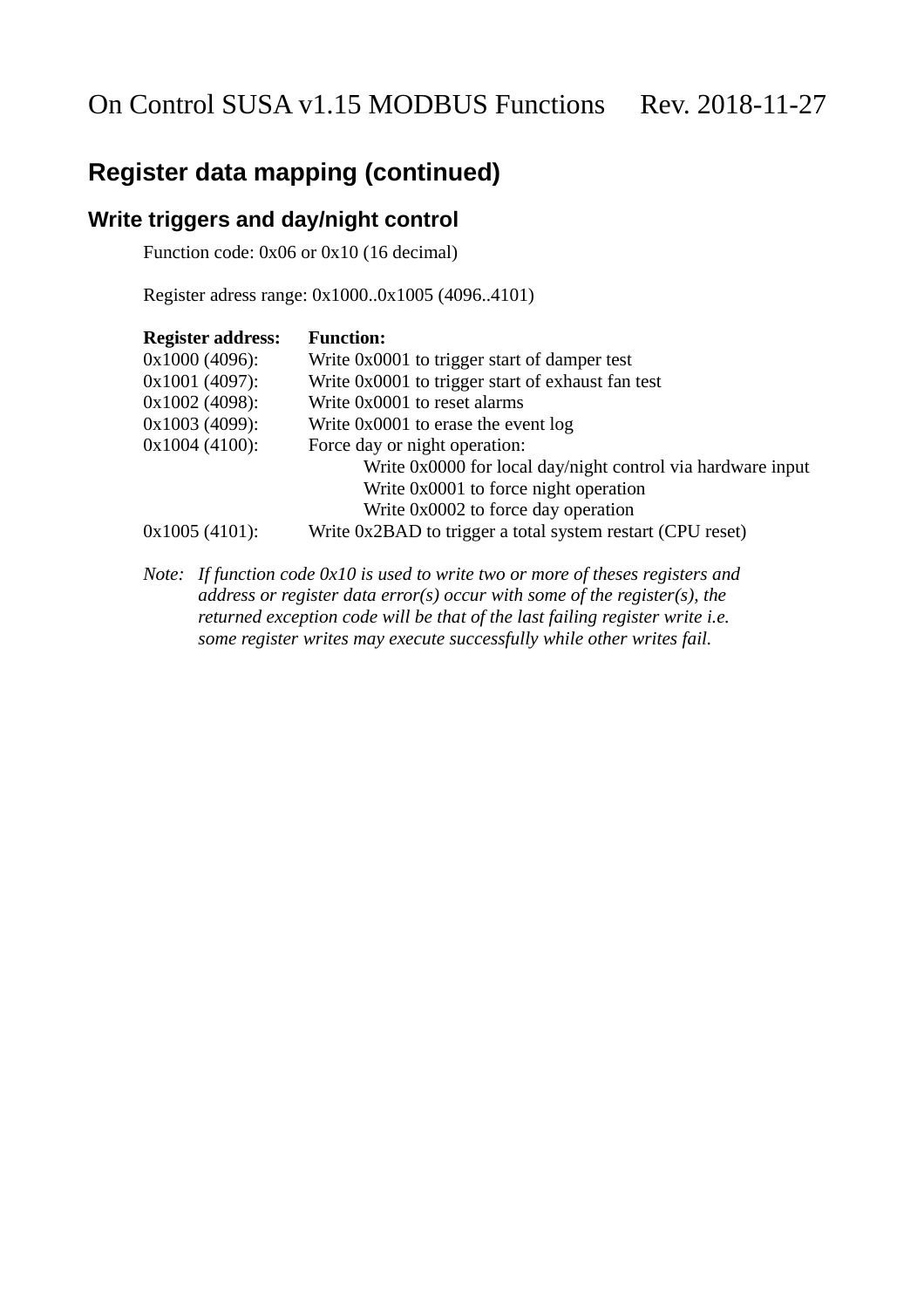# **Special functions**

## **Diagnostics**

Function code: 0x08

### **Request:**

| 0x08    | <b>Function code</b>                         |
|---------|----------------------------------------------|
| 0x00    | <b>Sub-function MSByte</b>                   |
| 0x00    | Sub-function LSByte                          |
| $0x$ ?? | Any even number $(0, 2, 4250)$ of data bytes |
| $0x$ ?? |                                              |
| etc     |                                              |

### **Response:**

Exactly the same as the request message.